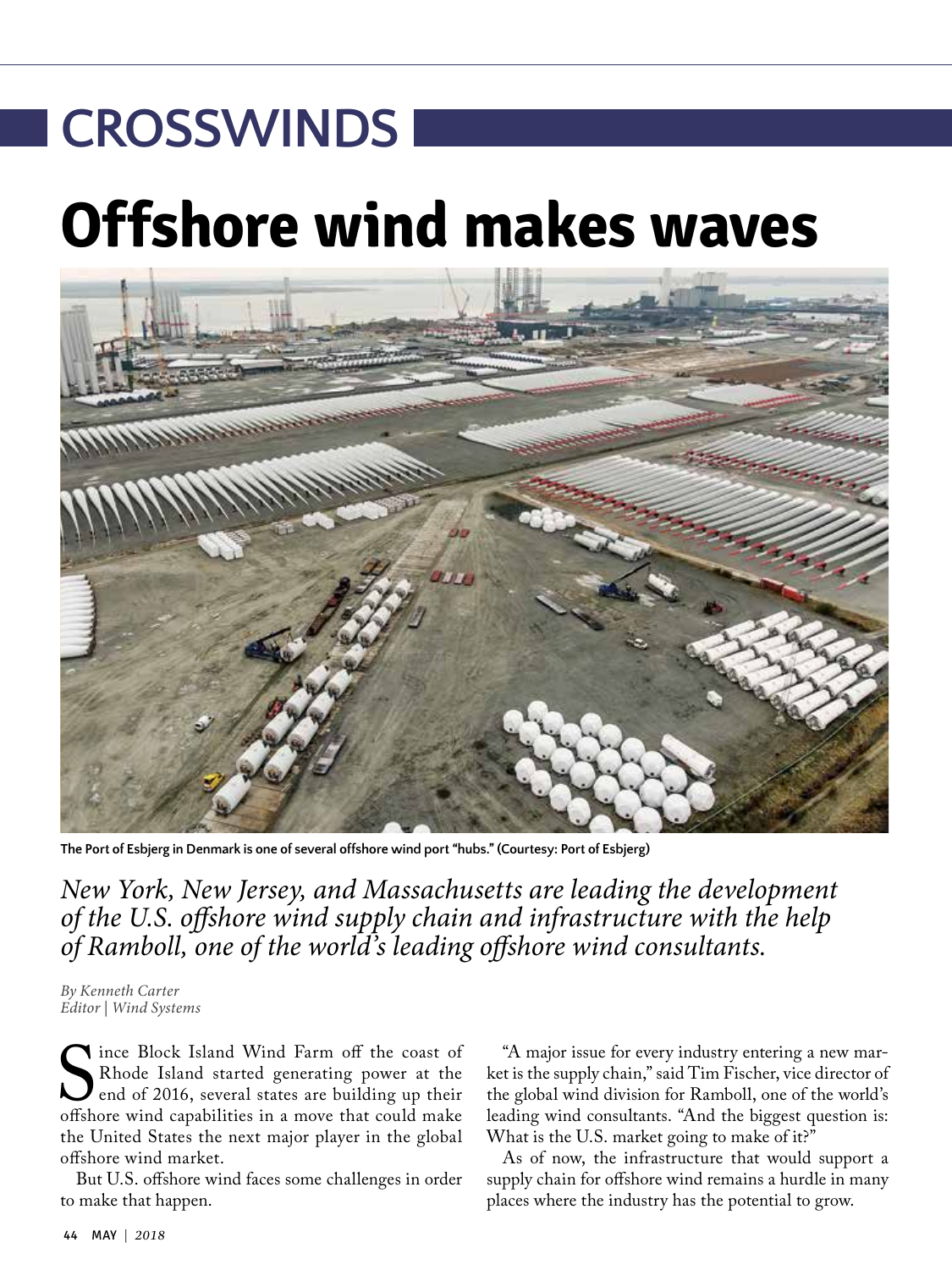The U.S. has a significant number of waterfront facilities, but many of them are already heavily in use from other industries or they suffer from aging infrastructure.

"The U.S. has a very robust supply chain in other industries such as oil and gas and the use of steel in manufactured products," said Jay Borkland, senior managing consultant with Ramboll's Environment & Health division. "That is obviously a strong basis on which to launch an offshore wind supply chain in the U.S. But one has to remember that it's not the exact same product and production process. There's a timeline — and investments that need to be made  $-$  in order to get the supply chain up and running for offshore wind."

### **UPGRADED FACILITIES**

For other links in a potential supply chain, facilities would need to be upgraded and modified in order to serve offshore wind, according to Borkland.

"A wind farm is not the same as building washing machines," he said. "We need to adjust and adapt manufacturing capabilities to be able to produce the components that are needed for offshore wind. But that's going to take some concerted effort, and there's a timeline. Hopefully the strategy for the U.S. market will be a blended approach, initially with the U.S. supply chain developing as the industry develops and as more wind farms come online. And, importantly, what the supply chain needs is a pipeline of projects — that will signal the industry that it (offshore wind) is consistent."

According to Fischer, local markets in Europe focused on their own supply chain, and they were open to supply. In order to get a supply chain started in the U.S., the approach can't be tackled hastily.

"I'm very curious on what strategy will be taken, and I hope that it will be to build up the U.S. supply chain slowly," Fischer said. "We do not expect it to be there from the start. The projects in the U.S. are quite big, and everyone wonders where the components will come from. So hopefully there will be a nice smooth transition from allowing supplies from other countries and ramping up to manufacturing components in the U.S. But it could take time. And that is also some of the parallels we can see in some European markets."

## **EAST COAST STATES**

But there has been much progress among several East Coast states such as Massachusetts, New York, and New Jersey.

Massachusetts was an early adopter of offshore wind with its Cape Wind project in Cape Cod. That project served as an icebreaker of sorts where all the activities associated with permitting and locating a wind farm were tackled, including integrating with agencies such as the Bureau of Ocean Energy Management, the Department of Energy, NOAA, and the National Marine Fisheries.

"So, Massachusetts has had a very robust history with offshore wind," Borkland said.

And now Massachusetts has developed a program for larger wind projects that will be farther off the coast. That includes leases acquired by three large offshore wind developers that now have power purchase agreements being bid on by those major players, according to Borkland. And Massachusetts is prepared in terms of understanding the framework needed to both characterize the sites in offshore wind and the permitting process, as well as involving large stakeholders that include the fishing industry and the shipping industry.

"Massachusetts has undertaken a large number of studies in these outreach areas in an attempt to provide a platform for offshore wind developers as they are looking at developing their leases," he said. "In addition to that, Massachusetts has invested in infrastructure."

That first bit of infrastructure that related to wind was the creation of the Wind Technology Test Center (WTTC).

"The WTTC was constructed by the Massachusetts Clean Energy Center," Borkland said. "The fact that Massachusetts has a Massachusetts Clean Energy Center is a plus. It is a state economic development agency entity that is directly involved in promoting renewable energy, including offshore wind. And it has a platform in which to develop assets for offshore wind. The WTTC is a wind-blade test center, and it was one of the largest in the world."

With blades getting larger all the time, Borkland admits that there may more than likely be similar large test centers in development somewhere in Europe or Asia, but the WTTC still stands as a major achievement and continues to test blades for offshore wind.

## **INFRASTRUCTURE**

The bottom line of all Massachusetts' myriad of studies came down to a not-so-surprising conclusion: the importance of infrastructure.

"There weren't any ready-made port facilities that could assist in pure wind projects in the U.S., and so MassCEC studied this challenge to identify locations; and they identified a location in New Bedford, Massachusetts, as the best location in Massachusetts for an offshore wind port facility," Borkland said. "And the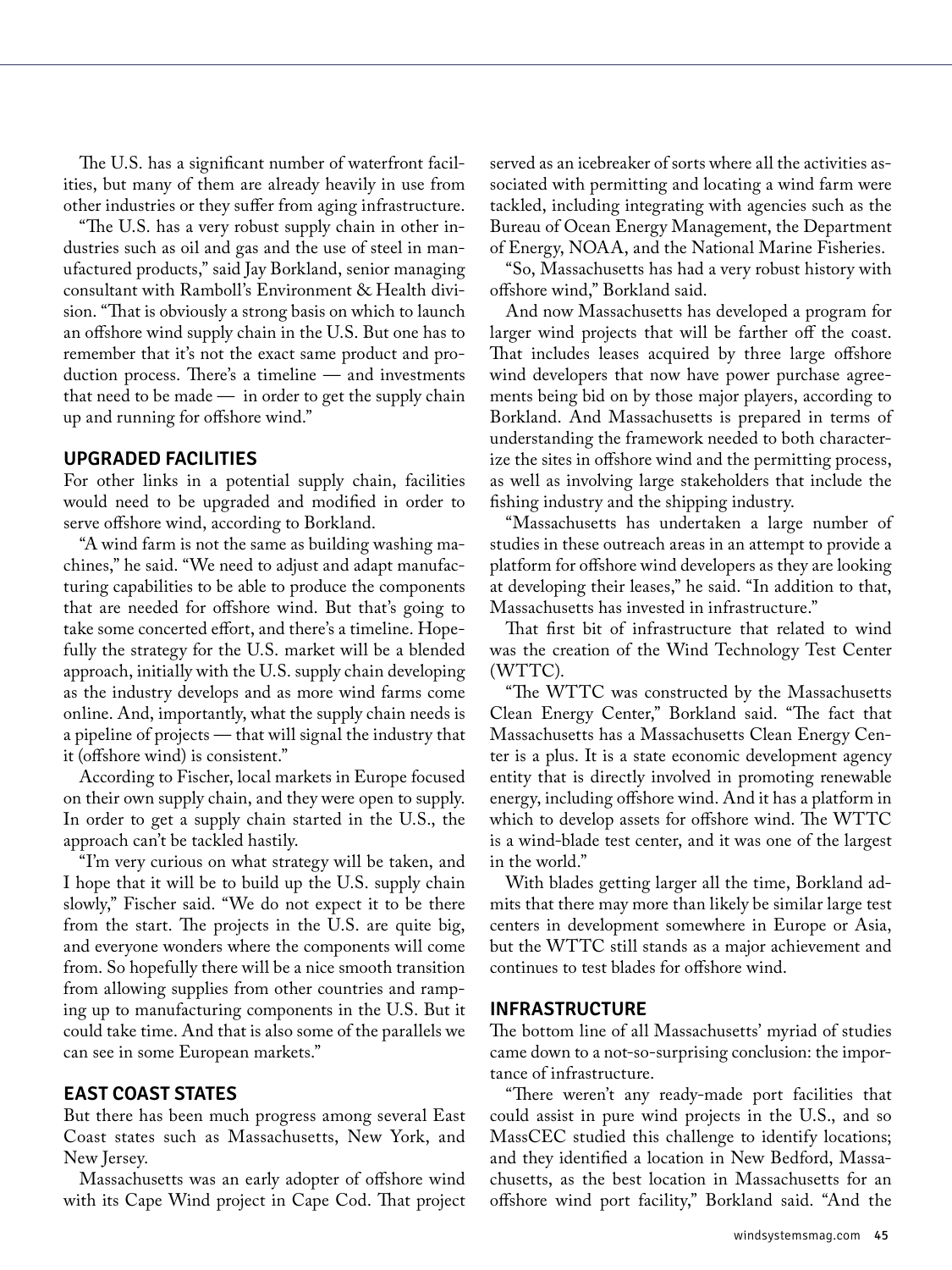state invested pretty significantly in the development of the first offshore wind port facility in the United States built specifically for offshore wind. I was fortunate to have been a part of the design team for that project, and a lot of mine and Ramboll's interface with the supply chain had been developed through our relationship with the Clean Energy Center in Massachusetts, and the work that MassCEC did to pave the way for offshore wind there."

New Jersey's offshore wind journey has run along similar timelines where New Jersey recently made commitments to purchase more than 3,000 MW of offshore wind.

And New York has been thinking of offshore wind for some time with several

initial projects.

"They have a major lease that BOEM has<br>let." Borkland said. Borkland said. "They have a competition for power. They have made a commitment for 2,400 MW of power purchase. And they are in the process of developing their own studies."

New York also has completed a port study through the New York State Energy Research & Development (NY-SERDA).

"They are moving along quite quickly and attempting to accelerate because they have a goal

of a high percentage of power generation from renewables, including offshore wind, and they have targets for 2030 and 2050 that are aggressive — and therefore they are looking to have a quick process to bring those technologies online," Borkland said.

## **ONSHORE VS. OFFSHORE**

Even though there is plenty of land that can still be used for onshore wind facilities, the reality of the situation is that the coastal areas of the U.S. are where the majority of power users operate.

"Consumer centers are on the coastline; therefore, it also makes sense to have energy where the consumer sits," Fischer said.

Plus, the size and scale of offshore wind isn't con-

Some of the states that have been looking and watching the development of the resource move over the last several years are now beginning to come into the game. The geographic reach of offshore wind on the East Coast may literally extend from Maine to Florida eventually.

strained by land issues; however, onshore wind can operate in tandem with offshore — as well as other renewable energy sources — in what is known as sector coupling, according to Fischer.

"That is how you can ensure a transition to green energy like Denmark," he said. "(Denmark) is almost 100-percent green energy, and it's because they combined all these different energy sources. Offshore wind is just one important part."

A symbiotic relationship among supply chains is also key, along with project development, according to Borkland.

"I think one of the things that is propelling offshore wind as a concept, particularly in the northeast of the

United States, is that the wind resource is tremendous off the coast," he said. "It's not just tremendous in terms of the strength and the size of the wind resource, but also the fact that it is reliable — essentially the wind blows all the time."

So, there are less concerns about peak periods in terms of power production, and the potential of generating massive amounts of power from offshore wind would also serve to offset aging traditional energy sources such as oil, coal, and nuclear that will eventually have to fall off the grid, according to Borkland.

**OFFSHORE TECHNOLOGY**

The technology to efficiently implement offshore wind exists, but it's going to take serious investment to capitalize on it, according to Fischer. And part of that includes building a workforce capable of constructing the large turbines needed.

"One of the things I see as both a very large challenge and a great opportunity in the U.S. marketplace is the idea of logistics, and (loosely) how logistics is related to development of the supply chain - and the development of the infrastructure and the actual development of the wind farms," Borkland said. "And if you look at Europe